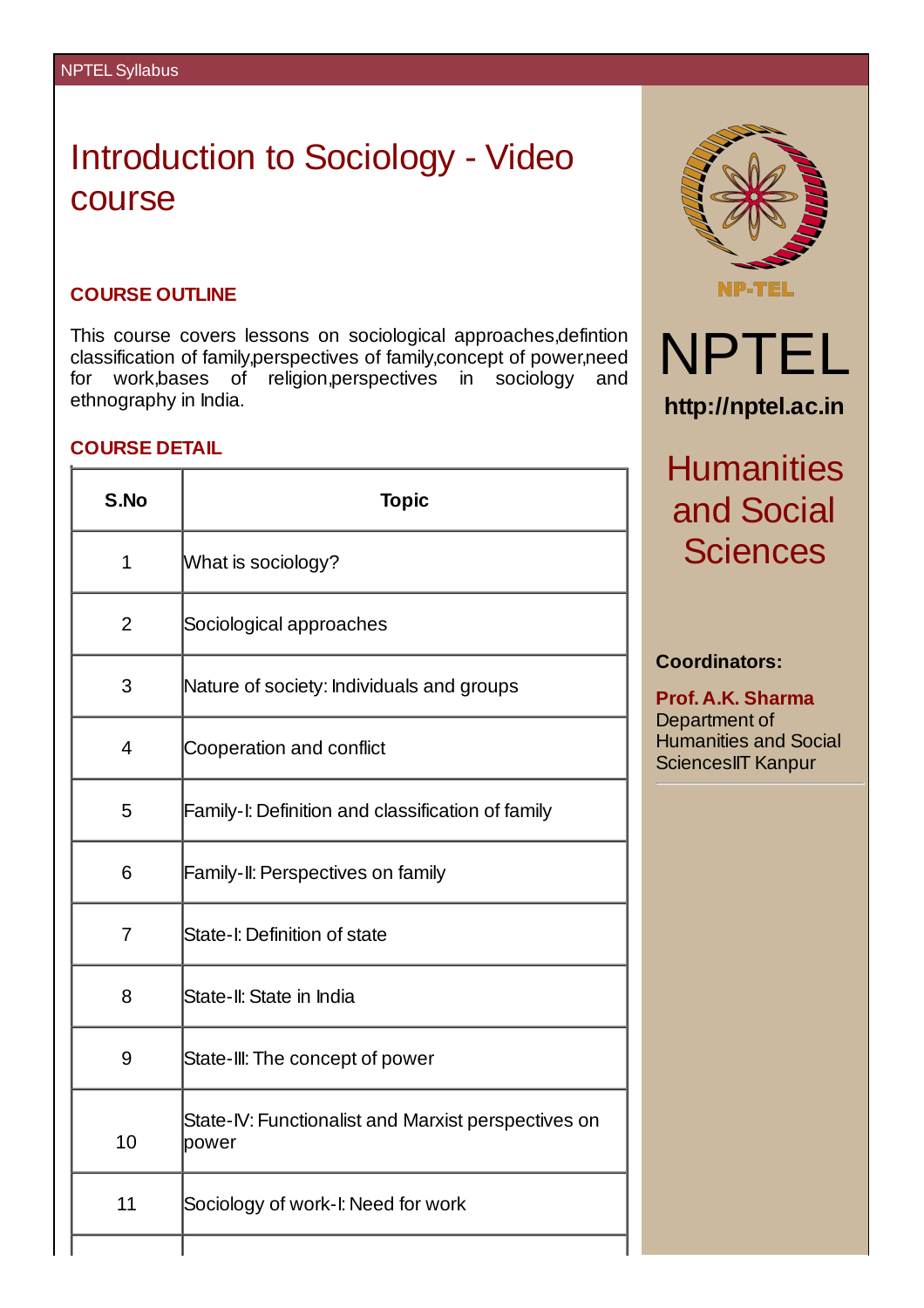| 12 | Sociology of work-II: Social change and work                |  |  |
|----|-------------------------------------------------------------|--|--|
| 13 | Sociology of work-III: Development and work                 |  |  |
| 14 | Sociology of work-IV: Capitalism and motivation for<br>work |  |  |
| 15 | Religion-I: Social conditions and religious thought         |  |  |
| 16 | Religion-II: Bases of religion                              |  |  |
| 17 | Religion-III: Forms of religious beliefs                    |  |  |
| 18 | What is sociology?                                          |  |  |
| 19 | Religion-V: Religion and society                            |  |  |
| 20 | Religion-VI: Contributions of Marx and Weber                |  |  |
| 21 | Education-I: Concept of education?                          |  |  |
| 22 | Education-II: Functions of education                        |  |  |
| 23 | Social stratification-I: Social inequality and stra         |  |  |
| 24 | Social stratification-II: Explanations of social st         |  |  |
| 25 | Social stratification-III: Theories and facts               |  |  |
| 26 | Social stratification-IV: Stratification in India           |  |  |
| 27 | Deviance-I: Concept of deviance                             |  |  |
| 28 | Deviance-II: Perspectives on deviance                       |  |  |
| 29 | Deviance-III: Theories of deviance                          |  |  |
| 30 | Social change-I: Definition of social change                |  |  |
|    |                                                             |  |  |